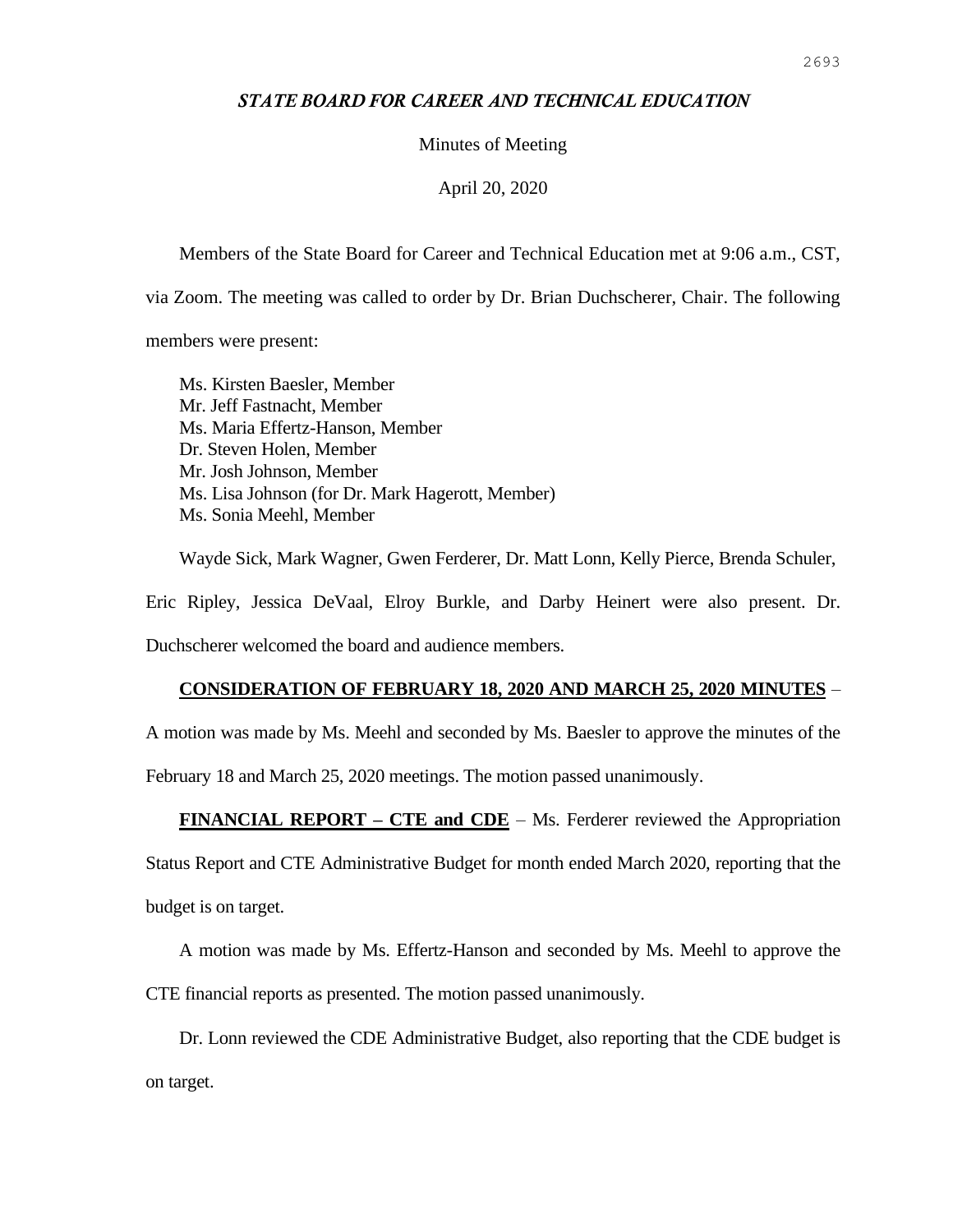Following a brief discussion on CDE enrollments, a motion was made by Dr. Holen and seconded by Mr. Johnson to approve the CDE financial report as presented. The motion passed unanimously.

**STATE DIRECTOR'S REPORT** – Mr. Sick reported on activities that have occurred due to COVID-19: CTE staff are working remotely and only go to the State Capitol on an as needed basis; administration and program area supervisors are conducting weekly Zoom calls with staff, administrators, and instructors to discuss resources, provide updates and share best practices; Perkins V deadlines have been pushed back, with the flexibility from the US Office of Education, to allow additional time to complete the CLNA (tentatively June 30) and Consortium Local Application (tentatively August 31).

CTE staff update – Ms. Debra Huber retired March 31. Due to efficiencies, Mr. Michael Netzloff will be completing the Private Career Schools, Special Populations and Educational Equity duties in addition to his current responsibilities.

Ms. Marilyn Orgaard will be retiring in June. The Career Resource Network Supervisor responsibilities are currently being reviewed with the plan to open the position in the near future.

Mr. Sick reported on meetings and activities he has been involved in which included: WDC; ESSA; CLNA workshops; and, State Perkins Plan submission.

Upcoming meetings and activities Mr. Sick will be involved in include: continuing CLNA workshops; strategy review with the Governor's Office; and, ACT State Council meeting that will include discussion on WorkKeys testing during the pandemic.

Discussion was held on a potential Governor's Executive Order relating to state scholarships and ACT and WorkKeys testing requirements for the 2020 seniors due to the pandemic.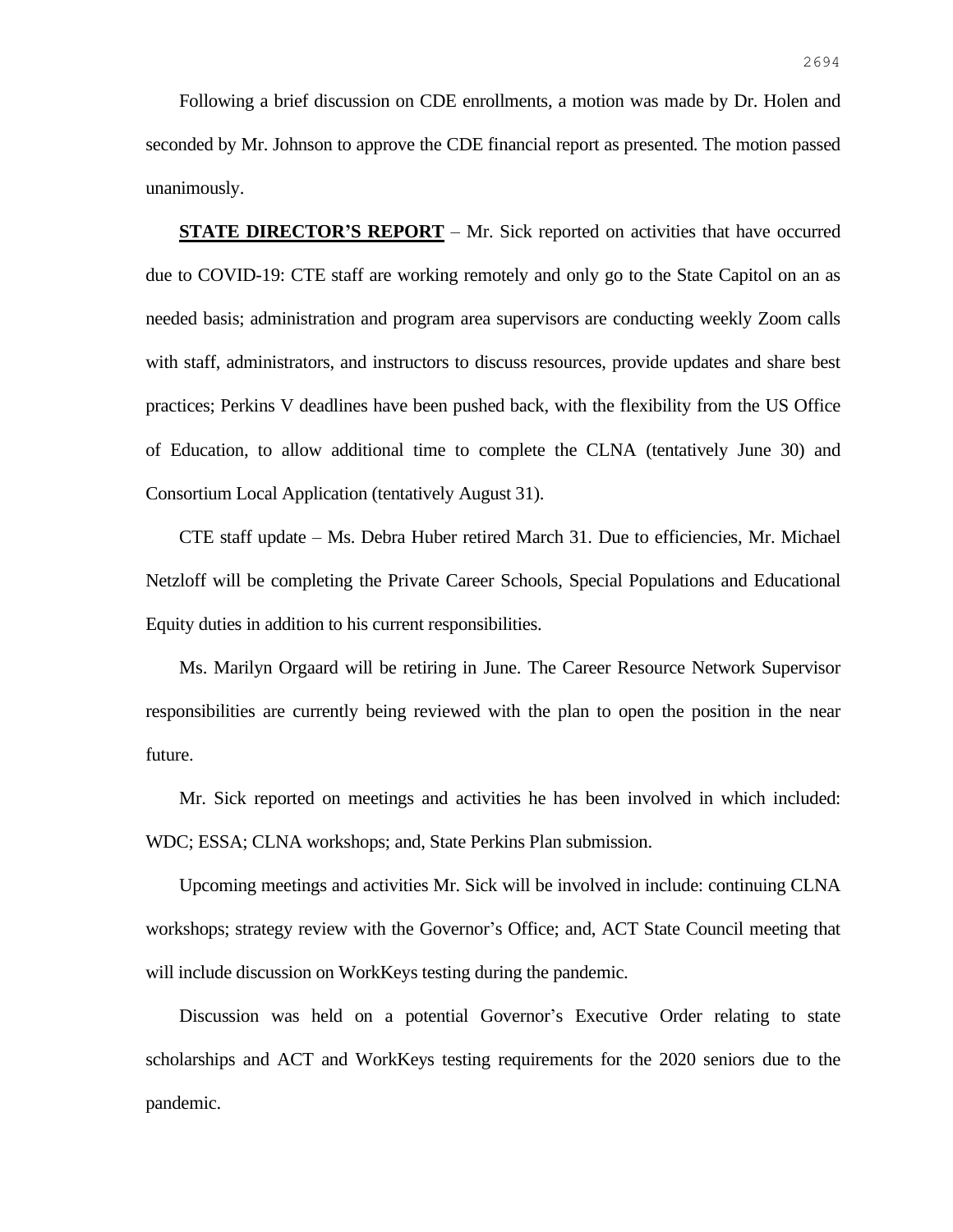Discussion continued on the state scholarships, testing, and testing at a distance. The board agreed they would be comfortable with recommending the removal of the testing requirements for the 2020 seniors because those students would have already fulfilled all other requirements and would still have to maintain the scholarship requirements in college in order to continue to receive the scholarship each semester.

Following more discussion, Ms. Baesler reported that she will be meeting with ACT leadership and will provide Mr. Sick with an update. The information will also be provided to the Board.

The Board thanked Mr. Sick and CTE staff for the support being provided and workshops that are currently being conducted.

**CDE REPORT** – Dr. Lonn reviewed CDE's COVID-19 Updates and Guidance along with CDE Dashboard enrollment and instructor information.

The CDE course by popularity document was then reviewed, including subject area, status, enrollment information and trending data.

Dr. Lonn reviewed CDE's funding proposal summary and three funding modules, reporting that the strategy for the next biennium is to have general fund allocation dollars tied more to enrollment numbers in order to facilitate growth.

CDE's budget spreadsheet indicating percentage increases, corresponding charges to customers, and revenue information was also reviewed.

Dr. Lonn then reported that a decision will need to be made soon on pricing for the next school year and recommended no rate increases due to uncertainties for the next school year and current rates are sustainable.

Discussion was held on CDE's funding formula and the self-sustaining terminology used by the legislature. It was agreed that this topic needs to be a future agenda item.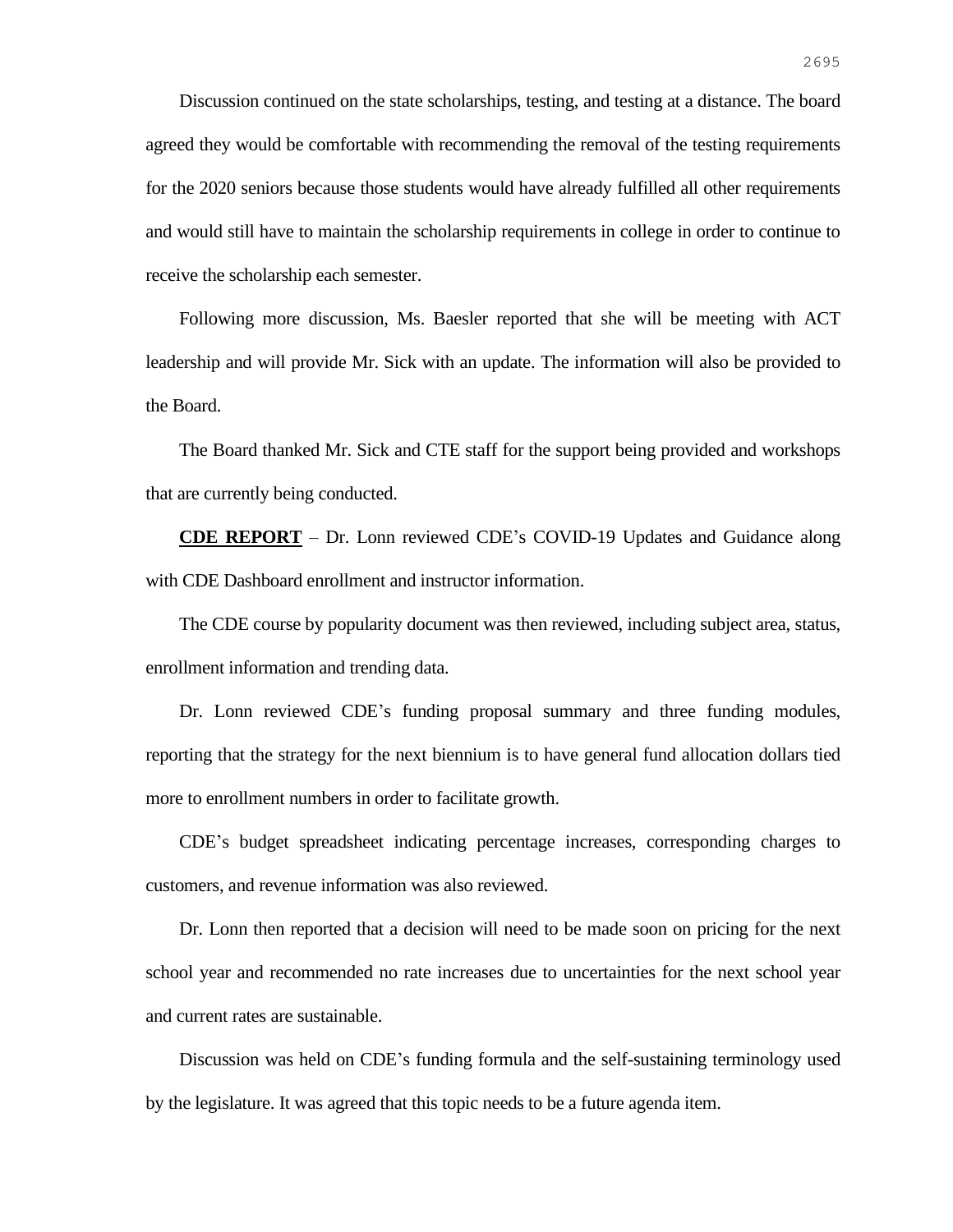Following more discussion, a motion was made by Ms. Effertz-Hanson and seconded by Ms. Meehl to keep the CDE rates for the next school year the same as the current rates. The roll call vote was as follows:

Ms. Meehl- aye Mr. Johnson - aye Mr. Fastnacht – aye Ms. Effertz-Hanson-aye Dr. Holen – aye Ms. Baesler – aye Ms. Johnson – aye Dr. Duchscherer – aye

The motion passed unanimously.

The Board thanked Dr. Lonn for his report.

**CAREER DEVELOPMENT UPDATE** – Ms. Kelly Pierce reviewed the current school counseling credential criteria in NDCC 15.1-13-23 and alternative criteria set by ESPB and DPI.

Discussion was held on the importance and need of counselors, education specialists, transiting individuals to become counselors, developing transition guidelines, the number of students enrolled in counseling programs at the various colleges and universities, salaries of counselors, the availability of coursework and classes that are required, and the importance of legislative action.

Mr. Sick also reported that this has been a discussion topic with the Workforce Development Council as well.

Following more discussion, it was agreed that there needs to be more discussion, partnerships, and coordination among CTE, the University System, the Department of Public Instruction, and the Department of Human Services regarding school counselors, behavioral health/mental health counselors, education specialists, and career development counselors. It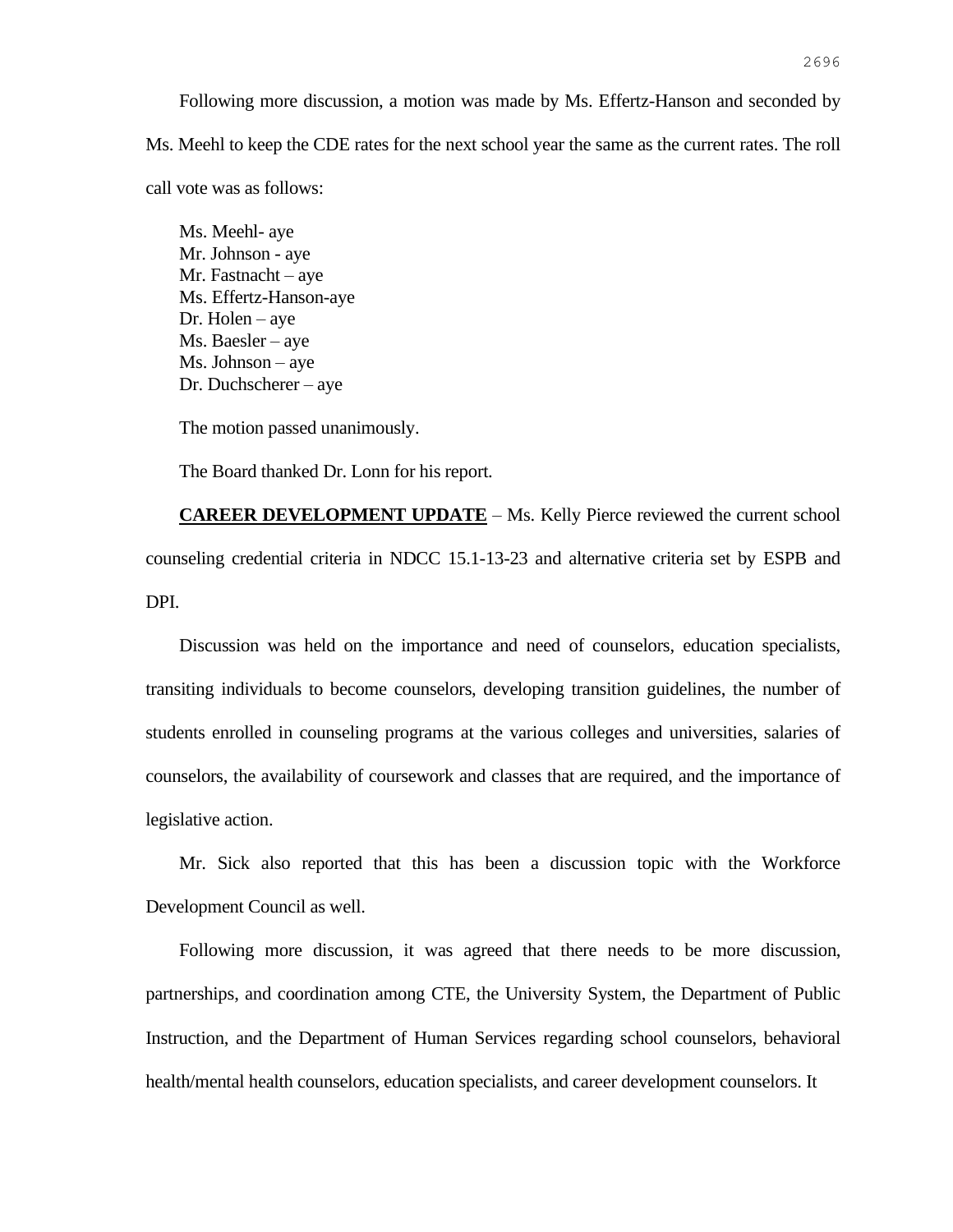was agreed that Ms. Johnson, Ms. Pierce, Ms. Baesler, along with DHS representatives meet to further discuss these issues and provide an update at a future Board meeting.

**PERKINS V POLICIES** – Mr. Sick reviewed and provided a first reading of two proposed Perkins V Innovation Grants that would utilize Reserve Funds. One grant would be open to both secondary and postsecondary schools with a matching component and the other would expand CTSO access via distance for those schools who currently don't have access to a CTSO.

Following discussion, Mr. Sick stated he prefers the grant proposal that would assist new programs over the CTSO grant proposal but asked for feedback from the Board. The second and final reading of the grant proposals will be provided at the May meeting.

Mr. Sick then reviewed and provided the first reading of the proposed Consortium Policy.

Following discussion, there were two amendments to the proposed policy. The first amendment would reduce the number of required meetings to one and the second amendment would remove the BRP language.

Following discussion, a motion was made by Ms. Meehl and seconded by Mr. Fastnacht to approve the first reading of the Consortium Policy as amended. The roll call vote was as follows:

Ms. Meehl- aye Mr. Johnson - aye Mr. Fastnacht – aye Ms. Effertz-Hanson-aye Dr. Holen – aye Ms. Baesler (absent and not voting) Ms. Johnson – aye Dr. Duchscherer – aye

The motion passed unanimously.

**FUTURE MEETINGS** – The May meeting is scheduled for Monday, May 18, 2020.

The June meeting is scheduled for Monday, June 15, 2020.